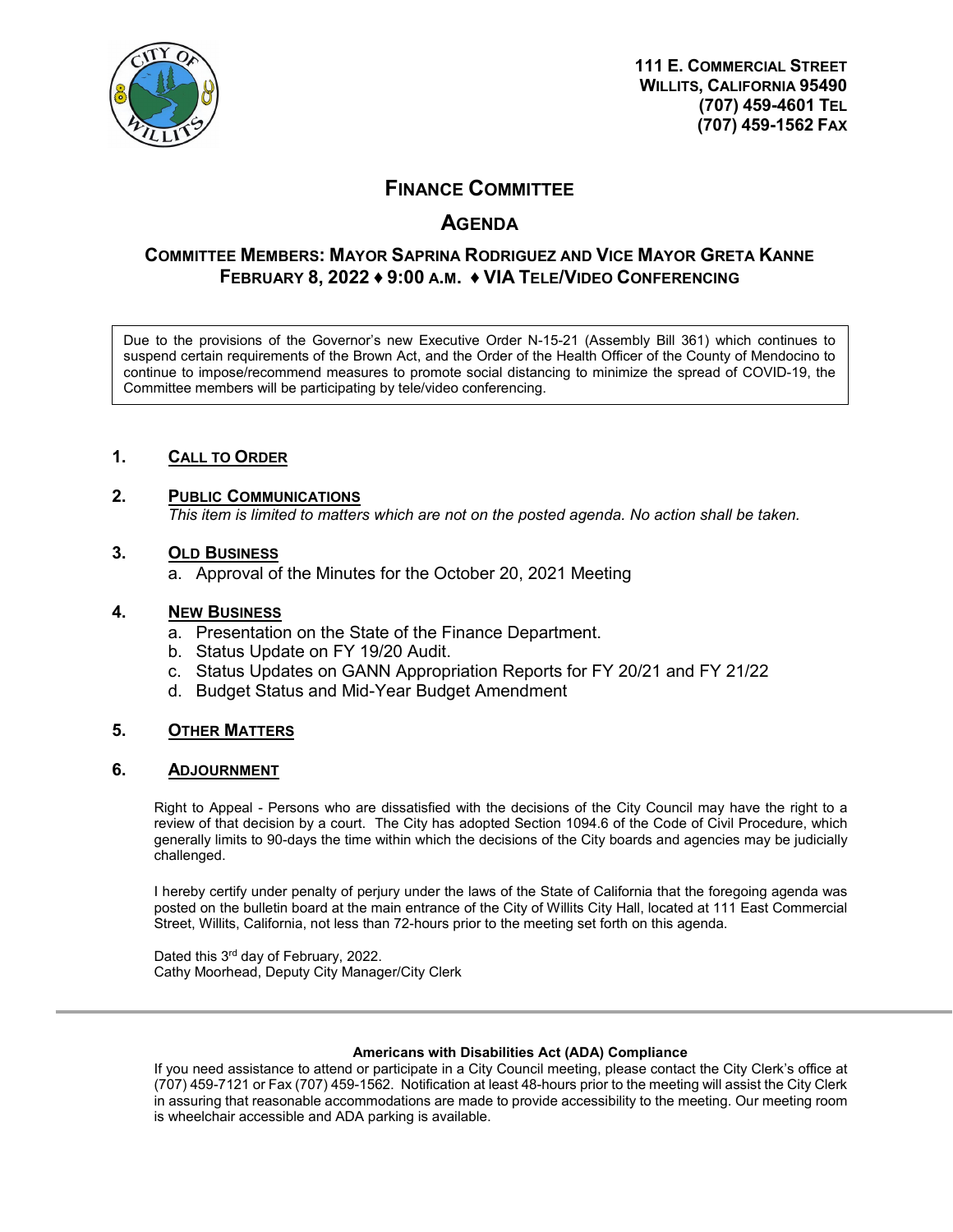

#### **Additional Meeting Information for Interested Parties**

Materials related to an item on this Agenda submitted to the Willits City Council, Planning Commission, Finance Committee, or Community Development Agency after distribution of the agenda packet are available for public inspection at City Clerk's office at 111 E. Commercial Street, Willits, during normal business hours, Monday through Thursday 9 AM to 5:30 PM.

## *ELECONFERENCING ATTENDANCE INSTRUCTIONS*

To attend the Finance Committee meeting of Tuesday, February 3, 2022, electronically, please do the following:

Navigate to the GoToMeeting site.

## **Join my meeting from your computer, tablet or smartphone.**

[https://meet.goto.com/394658237](https://meet.goto.com/394658237?_ga=2.256466312.2015812764.1643934157-935917587.1585068092)

## **Phone:**

- Dial in: [1 \(408\) 650-3123](tel:+14086503123,,394658237)
- Punch in the following Access Code when prompted: *394-658-237*
- **Please keep your phone on Mute, unless you are addressing the committee.**

## **Public Comments:**

• Members of the public wishing to address the City Council, either during public comment or for a specific agenda item, or both, will be limited to three (3) minutes per person at the time the Mayor opens item for public comments. Or you may email City Clerk Cathy Moorhead at [cmoorhead@cityofwillits.org](mailto:cmoorhead@cityofwillits.org) during the meeting.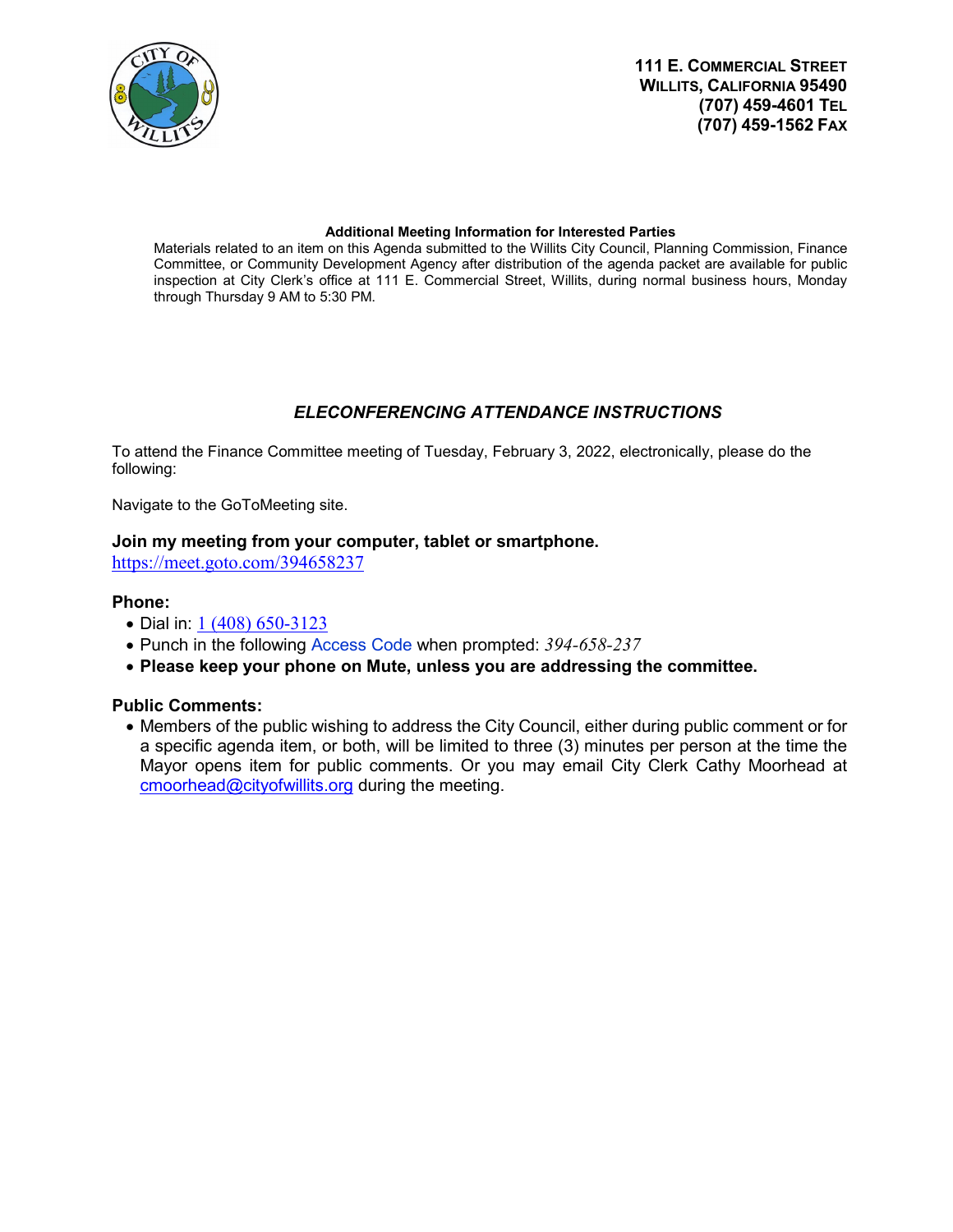

# **FINANCE COMMITTEE MINUTES WEDNESDAY, OCTOBER 20, 2021**

Those present were staff members: Brian Bender, City Manager; Andy Health, Contractual Finance Director; Delores Pedersen Acting City Clerk; Saprina Rodrigues, Councilmember and Madge Strong, Mayor

## **1. CALL TO ORDER**

City Manager Bender called the meeting of the Finance Committee to order at 1:00 p.m.

- **2. Public Communications** None presented.
- **3. Old Business** None presented.

## **4. New Business**

## **a. Overview of the Propsed FY 2021-22 Budget**

Contractual Finance Director, Andy Heath gave an overview of the proposed FY 2021- 2022 Budget. See the Finance Committee FY 2021-22 Proposed Budget; Notes attached. Mr. Heath wanted to give the Finance Committee an idea of what has gone into the budget and what the changes are.

## **5. Other Matters**

None presented

## **6. Adjournment** Meeting Adjourned at 2:01 pm

ATTEST:

\_\_\_\_\_\_\_\_\_\_\_\_\_\_\_\_\_\_\_\_\_\_\_\_\_\_\_\_\_\_\_\_\_\_\_\_\_ DELORES PEDERSEN Acting City Clerk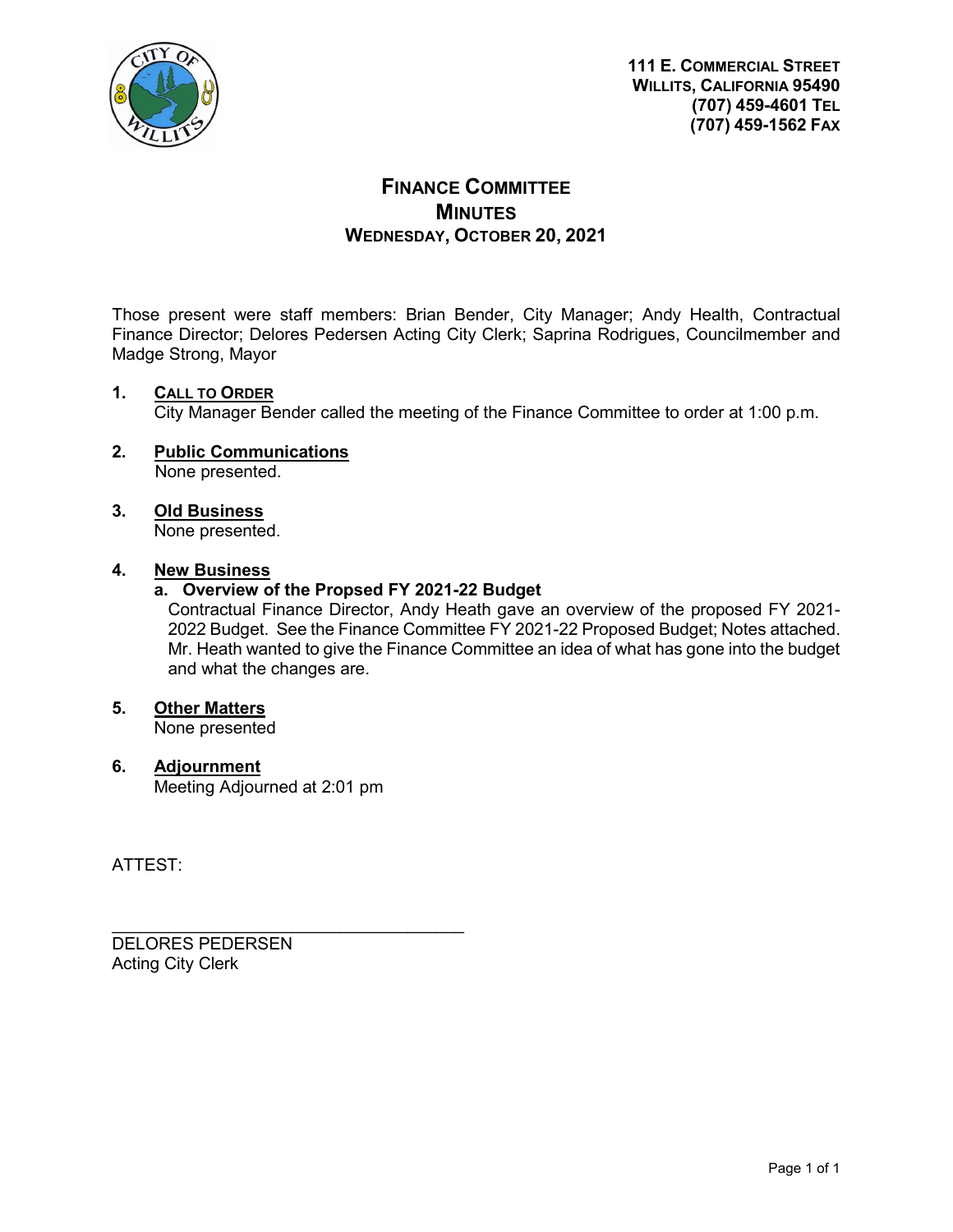## **City of Willits**

# Finance Committee - Fiscal Year 2021-22 Proposed Budget Notes Prepared: October 19, 2021

## **STAFFING / VACANCIES**

#### **Staffing**

- o Change of Maintenance Worker I (Parks) to Full-Time
- o Addition of School Resource Officer Police Officer (Grant position to \$60,000)
- o Addition of Operator II/III in both Water and Wastewater
- o Reclassification of positions Assistant Public Works Director; Engineering Technician; Public Works Maintenance Foreman; Administrative Services Coordinator (Police)
- Vacancies (16.0 FTE)
	- o Finance Director; Associate Engineer; Assistant City Planner; Engineering Technician; Community Development Specialist; Senior Accountant; Office Assistant III (Comm Dvlpmt); Police Officer (SRO); Community Services Officer II; Police Dispatcher; Maintenance Worker (Parks); 2.0 FTE Operator (Wastewater); 3.0 FTE Operator (Water)

### **GENERAL FUND**

### **FY 2020-21 Preliminary Actuals**

|                                           | FY 2020-21 Mid-Year | FY 2020-21 Preliminary | Variance  |
|-------------------------------------------|---------------------|------------------------|-----------|
| <b>General Fund Revenues</b>              | \$5,323,625         | \$6,081,071            | \$757,446 |
| <b>General Fund Expenditures</b>          | \$5,634,873         | \$5,628,381            | (56,492)  |
| Fund Balance Impact-<br>Surplus/(Deficit) | (5311,248)          | \$452,690              | \$763,938 |

- $\ddot{\phantom{a}}$ Revenues higher by \$757,446
	- COVID-19 impact on sales tax not as bad as expected (statewide) \$287,000 higher
	- O Measure K higher by \$138,000 versus initial estimate for one quarter (received \$438,399)
	- o TOT \$126,000 higher than projected
	- O Cannabis Taxes \$160,000 higher than projected
- Expenditures lower by \$6,492
	- o Essentially balanced some departments higher / some lower
	- Expected to add \$452,690 to fund balance for FY 2020-21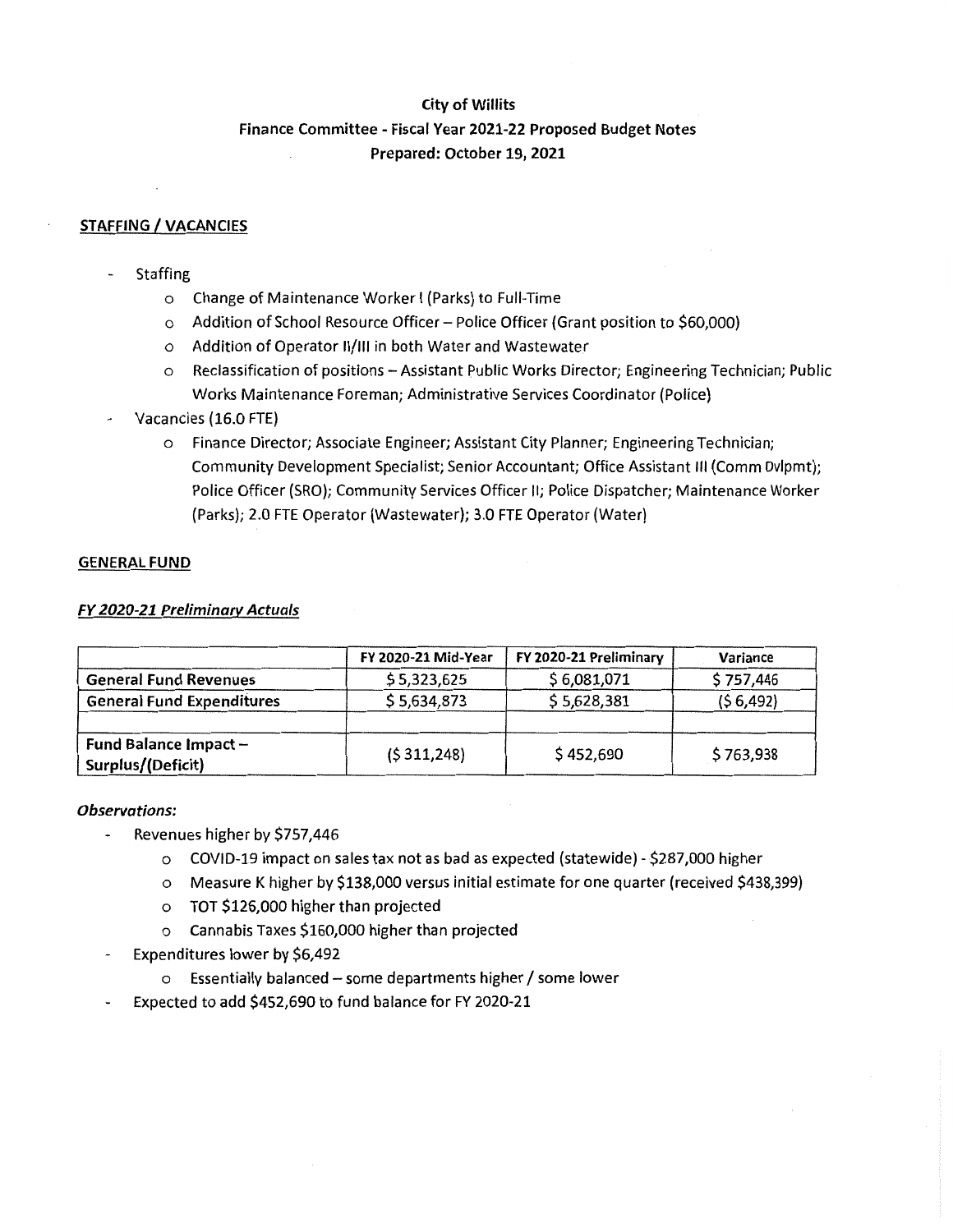### FY 2021-22 Proposed Budget vs. FY 2020-21 Estimated Actuals

|                                           | FY 2020-21 Preliminary | FY 2021-22 Proposed | <b>Difference</b> |
|-------------------------------------------|------------------------|---------------------|-------------------|
| <b>General Fund Revenues</b>              | \$6,081,071            | \$6,910,924         | \$829,853         |
| <b>General Fund Expenditures</b>          | \$5,628,381            | \$6,684,108         | \$1,055,727       |
| Fund Balance Impact-<br>Surplus/(Deficit) | \$452,690              | \$226,816           | (S.225, 874)      |

#### **Observations:**

- Revenues higher by \$829,853  $\overline{a}$ 
	- o Property taxes grow by 2.7%
	- o Measure K Sales taxes added for full year to \$1.25 million from \$438,399
	- o All other revenues fairly static
- Expenditures higher by \$1,055,727
	- o Assumes all positions filled for entirety of fiscal year (vacancy savings eliminated)
	- o Includes impacts of adding new positions / reclassifying existing positions for entirety of fiscal year (as applicable to the General Fund)
	- o Incorporates all salary increases for entirety of fiscal year
	- o Insurance costs increase by \$40,000
	- o Legal budget higher by \$23,000
	- o SRO Police position for full year
	- o GIS costs / on-call consulting as needed added to Planning Budget \$50,000
	- o iWORq platform / Geotech 3<sup>rd</sup> party review added to Building Budget \$25,000
	- o Police Chief for full year / RIPA Compliance \$23,000
	- O AutoCAD / GIS Rover in Engineering \$32,000
	- Fountain Repairs / Tree Trimming / Pave ball fields in Parks \$85,000
	- o CalPERS UAAL cost increases \$141,000
	- o Transfer out to Capital for new Financial System \$50,000

Expected to add \$226,816 to fund balance for FY 2021-22

o Note: There may be other necessary position changes recommended to the City Council that could impact total expenditures

|                                                                                               | Actual     |  | <b>Prelim Actual</b>                                | Estimated  |   | Proposed   |
|-----------------------------------------------------------------------------------------------|------------|--|-----------------------------------------------------|------------|---|------------|
|                                                                                               | FY 2018-19 |  | FY 2019-20                                          | FY 2020-21 |   | FY 2021-22 |
| General Fund Surplus / (Deficit): $\frac{1}{2}$ (477,317) $\frac{1}{2}$ 293,613 $\frac{1}{2}$ |            |  |                                                     | 452,690    | S | 226,816    |
| <b>Reserve Amount - End of Year</b>                                                           |            |  | $$2,460,163 \t$2,747,702 \t$3,216,799 \t$3,443,615$ |            |   |            |
| % of General Fund Expenditures                                                                | 46.7%      |  | 54.6%                                               | 57.2%      |   | 51.5%      |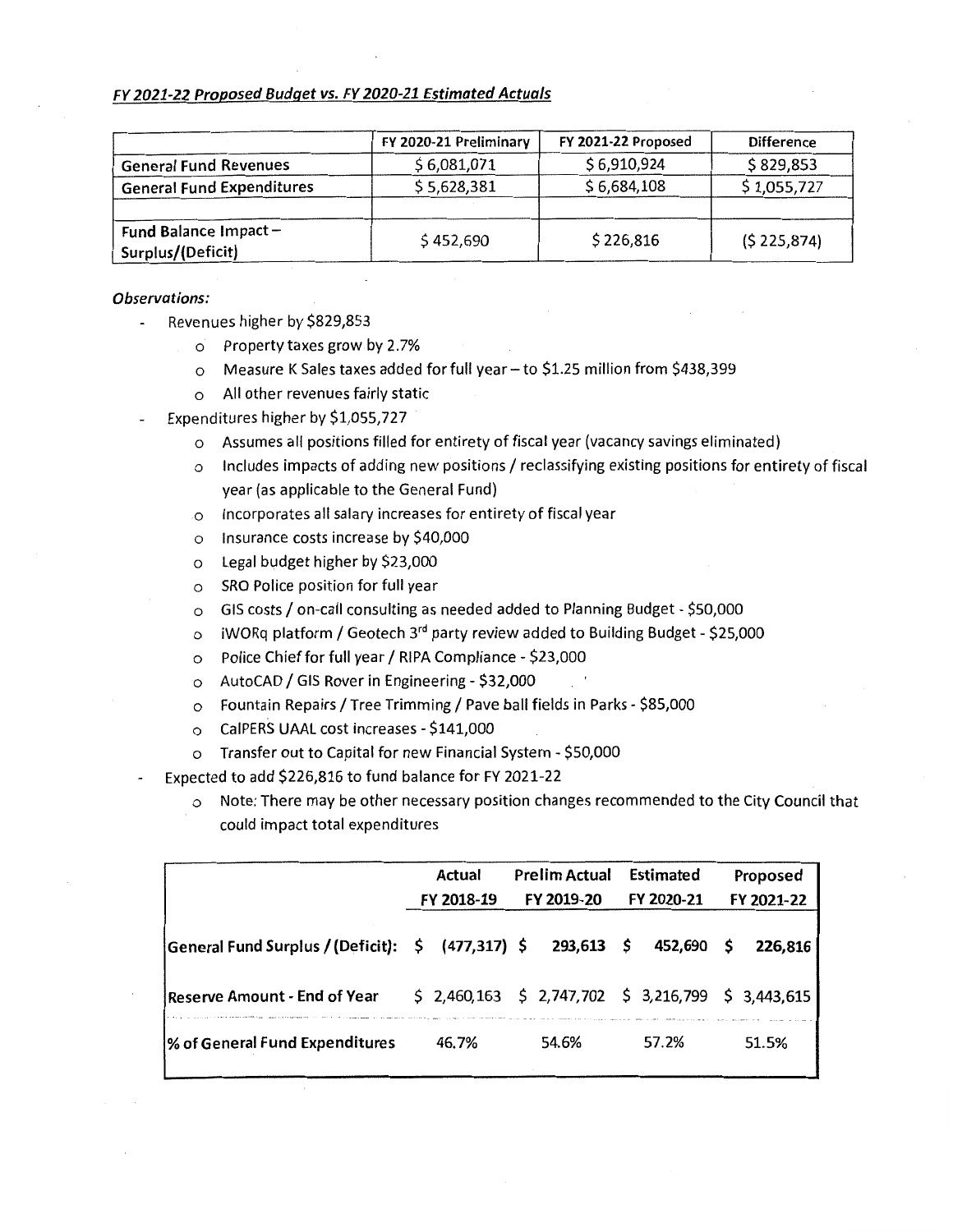#### **AIRPORT FUND**

| <b>Airport Fund:</b>           |                    |   |                      |   |                 |                  |              |                 |            |
|--------------------------------|--------------------|---|----------------------|---|-----------------|------------------|--------------|-----------------|------------|
|                                | FY 2018-19         |   | FY 2019-20           |   | FY 2020-21      |                  | FY 2020-21   |                 | FY 2021-22 |
|                                | <b>ACTUAL</b>      |   | <b>PRELIM ACTUAL</b> |   | <b>MID-YEAR</b> | <b>ESTIMATED</b> |              | <b>PROPOSED</b> |            |
|                                |                    |   |                      |   |                 |                  |              |                 |            |
| Revenues:                      | \$<br>151,332      | S | 109,885              | S | 1,276,448       | S.               | 1,241,474 \$ |                 | 308,600    |
| Expenditures:                  | 93,939             |   | 106,985              |   | 1,284,857       |                  | 1,164,459    |                 | 310,911    |
| Prior Period Adjustment:       |                    |   |                      |   |                 |                  |              |                 |            |
|                                |                    |   |                      |   |                 |                  |              |                 |            |
| Change in Fund Balance:        | \$<br>$57,393$ $5$ |   | $2,900$ \$           |   | (8, 409)        | -\$              | $77,015$ \$  |                 | (2, 311)   |
|                                |                    |   |                      |   |                 |                  |              |                 |            |
| <b>Ending Working Capital:</b> | 58,993             | S | 61,893               |   | 53,484 5        |                  | 138,908      |                 | 136,597    |
|                                |                    |   |                      |   |                 |                  |              |                 |            |

#### **Observations:**

- Forestry funds related to fire staging received in FY 2020-21 \$74,500  $\overline{\phantom{a}}$
- Cares Act funding expected to be received in FY 2021-22 \$30,000
- AIP project expenditures expected @ \$191,065 (most reimbursed from FAA)  $\blacksquare$
- Fund Balance =  $$136,597$

#### **WASTEWATER FUND**

| <b>Wastewater Fund:</b>        |               |                      |                        |                  |                 |
|--------------------------------|---------------|----------------------|------------------------|------------------|-----------------|
|                                | FY 2018-19    | FY 2019-20           | FY 2020-21             | FY 2020-21       | FY 2021-22      |
|                                | <b>ACTUAL</b> | <b>PRELIM ACTUAL</b> | <b>MID-YEAR</b>        | <b>ESTIMATED</b> | <b>PROPOSED</b> |
|                                |               |                      |                        |                  |                 |
| Revenues:                      | \$3,538,683   | 3,547,599<br>s       | \$.<br>3,474,737       | 3,430,105<br>\$  | 3,404,500<br>S  |
| Expenditures:                  | 3,062,513     | 3,115,181            | 3,626,688              | 2,825,558        | 4,277,900       |
| Prior Period Adjustment:       |               | $\bullet$            |                        |                  |                 |
|                                |               |                      |                        |                  |                 |
| Change in Fund Balance:        | 476,170       | 432,418<br>S         | $(151, 951)$ \$<br>- S | 604,547          | (873,400)<br>S  |
|                                |               |                      |                        |                  |                 |
| <b>Ending Working Capital:</b> | \$3,334,174   | 3,766,592<br>S       | \$3,614,641            | \$4,371,139      | \$3,497,739     |
|                                |               |                      |                        |                  |                 |

- Addition of one Plant Operator for FY 2021-22  $\blacksquare$
- Capital Program = \$964,669
	- o Equipment / Rehabilitation / Infrastructure projects
	- o Aggressive capital plan (some projects may carry over to next year)
	- $\circ$  Fund Balance = \$3,497,739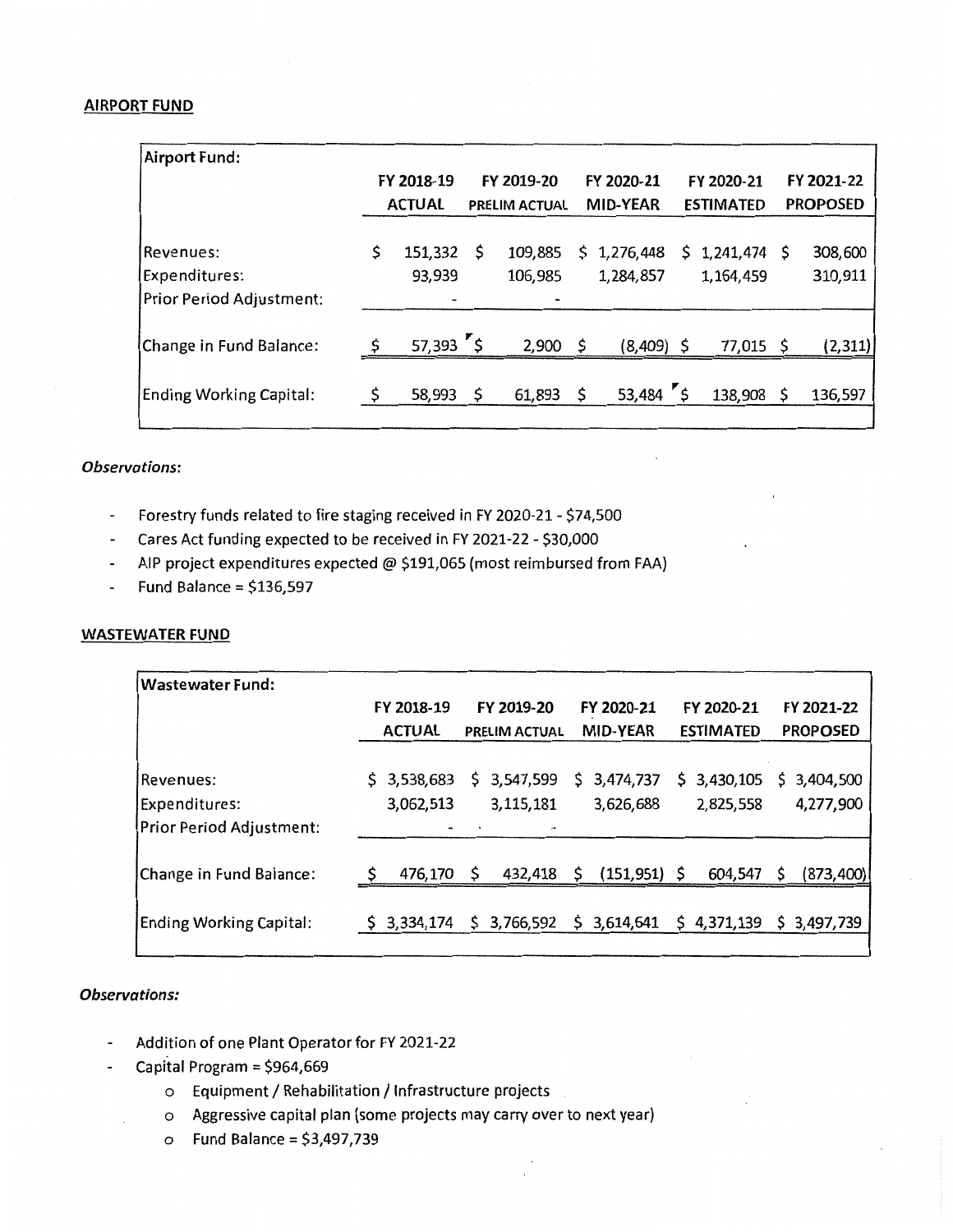#### **WATER FUND**

| lWater Fund:                   |                 |    |               |     |                 |    |                  |                        |
|--------------------------------|-----------------|----|---------------|-----|-----------------|----|------------------|------------------------|
|                                | FY 2018-19      |    | FY 2019-20    |     | FY 2020-21      |    | FY 2020-21       | FY 2021-22             |
|                                | <b>ACTUAL</b>   |    | PRELIM ACTUAL |     | <b>MID-YEAR</b> |    | <b>ESTIMATED</b> | <b>PROPOSED</b>        |
|                                |                 |    |               |     |                 |    |                  |                        |
| Revenues:                      | \$<br>3,680,892 | \$ | 3,213,232     | S   | 3,070,000       | S  | 3,049,180        | 3,050,000<br>S         |
| Expenditures:                  | 2,248,500       |    | 3,276,743     |     | 3,048,509       |    | 3,178,036        | 4,596,471              |
| Prior Period Adjustment:       |                 |    | ۰             |     |                 |    |                  |                        |
|                                |                 |    |               |     |                 |    |                  |                        |
| Change in Fund Balance:        | 1,432,392       | \$ | $(63,511)$ \$ |     | 21,491          | \$ | (128, 856)       | \$(1, 546, 471)        |
|                                |                 |    |               |     |                 |    |                  |                        |
| <b>Ending Working Capital:</b> | 4,692,502       | S  | 4,628,991     | \$. | 4,650,482       | \$ | 4,500,135        | $$^{\prime}$ 2,953,664 |
|                                |                 |    |               |     |                 |    |                  |                        |

## **Observations:**

- Addition of one Plant Operator for FY 2021-22  $\overline{\phantom{a}}$
- Capital Program =  $$2,089,669$ 
	- o Equipment / Rehabilitation / Infrastructure Projects
	- o Aggressive capital plan some projects may carry over into next year)
	- $\circ$  Fund Balance \$2,953,664

### **TRANSPORATION SALES TAX FUND**

| <b>Sales Tax Transportation Fund:</b> |            |               |                      |                 |                 |                 |                  |             |     |                 |
|---------------------------------------|------------|---------------|----------------------|-----------------|-----------------|-----------------|------------------|-------------|-----|-----------------|
|                                       | FY 2018-19 |               | FY 2019-20           |                 |                 | FY 2020-21      | FY 2020-21       |             |     | FY 2021-22      |
|                                       |            | <b>ACTUAL</b> | <b>PRELIM ACTUAL</b> |                 | <b>MID-YEAR</b> |                 | <b>ESTIMATED</b> |             |     | <b>PROPOSED</b> |
|                                       |            |               |                      |                 |                 |                 |                  |             |     |                 |
| Revenues:                             | \$         | 894,934       | Ş                    | 947,416         | Ş.              | 1,315,000       | \$               | 1,176,080   | \$. | 1,734,119       |
| Expenditures:                         |            | 760,983       |                      | 1,379,332       |                 | 1,417,620       |                  | 860,452     |     | 1,874,733       |
| Prior Period Adjustment:              |            |               |                      |                 |                 |                 |                  |             |     |                 |
|                                       |            |               |                      |                 |                 |                 |                  |             |     |                 |
| Change in Fund Balance:               |            | 133,951       | S                    | $(431, 916)$ \$ |                 | $(102, 620)$ \$ |                  | 315,628     | S   | (140, 614)      |
|                                       |            |               |                      |                 |                 |                 |                  |             |     |                 |
| Ending Working Capital:               |            | 2,805,904     |                      | \$2,373,988     | \$.             | 2,271,368       |                  | \$2,689,616 |     | \$2,549,002     |
|                                       |            |               |                      |                 |                 |                 |                  |             |     |                 |

- Fund predominantly used for transportation-related projects  $\overline{\phantom{a}}$
- Funds 2.69 FTE Citywide
- Capital Program =  $$1,239,600$  $\bullet$ 
	- o All transportation projects and equipment W Mendocino Avenue; Blosser Rehabilitation